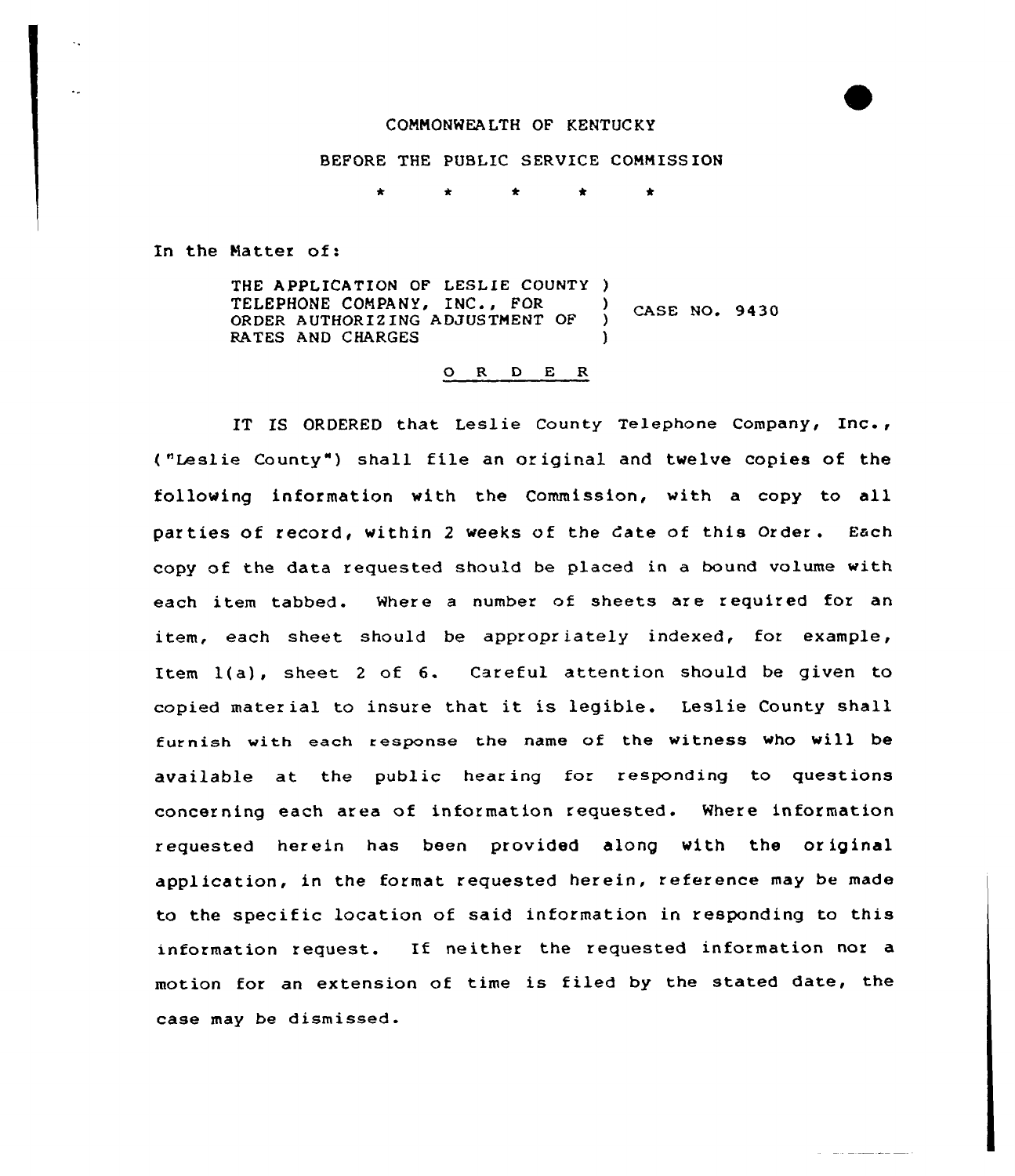1. Provide information referencing those sections of the NECA Intrastate tar iff which is the basis for the calculations of Schedule 14, Leslie County Telephone Company, Inc., Calculation of the Effeet of the NECA Rate Change.

 $\ddot{\phantom{a}}$ 

÷.

2. Provide copies of the Interstate tariff which is the basis for the calculations of Schedule 14.

3. Explain why the billing analysis does not match the amount used to calculate adjusted revenues on Schedule 12 of Mr. Swanson's direct testimony.

4. For the test year, provide <sup>a</sup> monthly break-down of toll service revenue into intra- and interstate components.

5. When available provide a copy of the 1985 audited financial statements.

6. The 1984 audited financial statements provided in response to Item No. <sup>6</sup> of the initial information request does not match those included in the 1984 Annual Report. Reconcile the differences between the two sets of financial statements with a full explanation.

7. Provide the entries which were recorded to the Depreciation Reserve account during the test period by month.

8. Does accumulated depreciation in the amount of \$ 2,828,585 include depreciation on plant reclassified from work-in-progress at August 31, 19852

9. Schedule 7 of Mr. Swanson's testimony has a depreciation expense adjustment of \$72,033, but Schedule 10 shows an adjustment of \$71,033. Which is the correct amount?

 $-2-$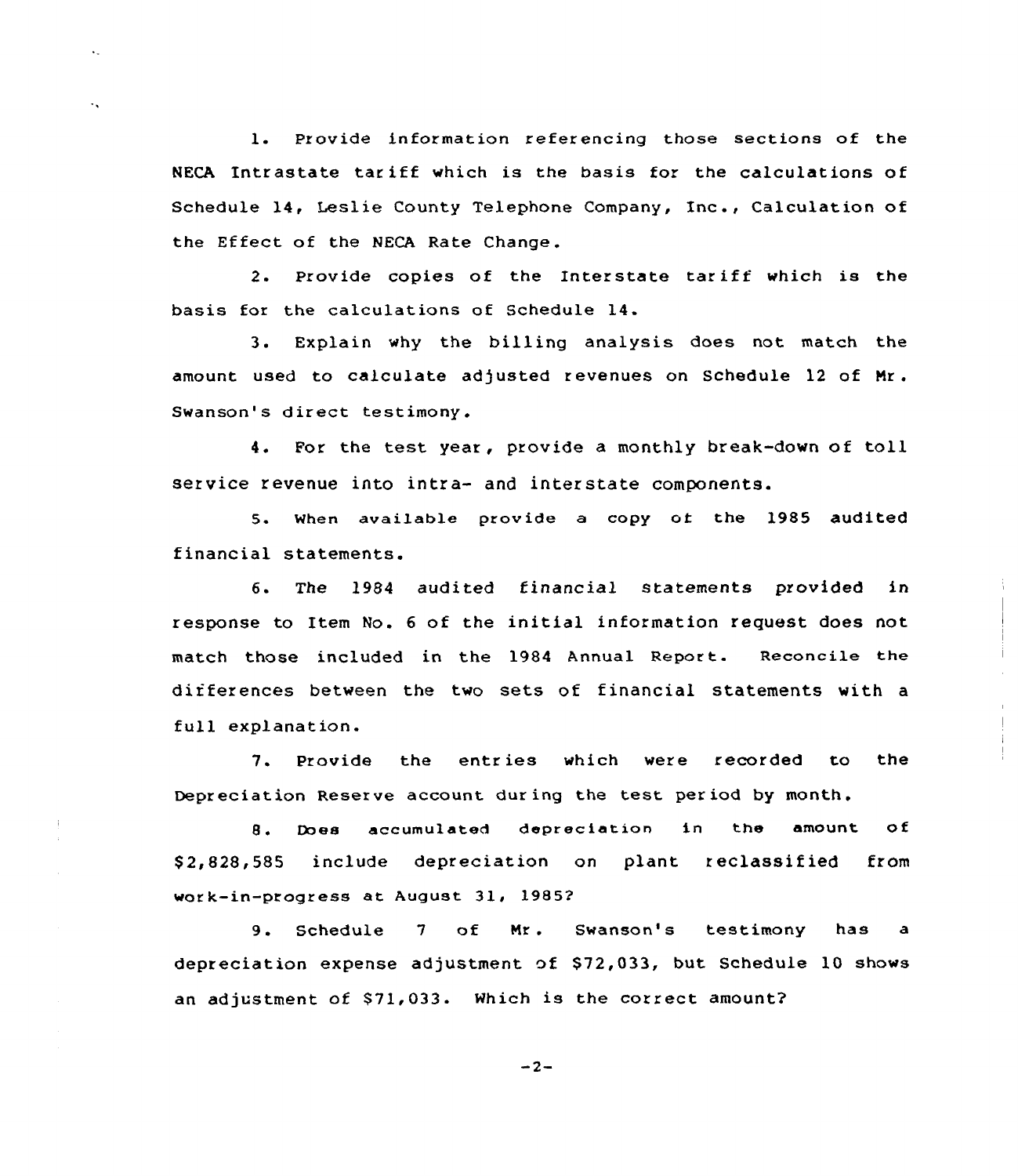10. Why are accounts 231 and 232 listed on Schedule <sup>2</sup> of Swanson's testimony but omitted in response to question 12(a) of the Commission's first data request?

ll. On Schedule 8, provide an explanation and justif ication for pro forma adjustment #13.

12. On Schedule 11, support depreciation rates for accounts 221.2 and 234.

13. The following are in reference to Investment Tax Credits ("ITC"):

(a) Provide the types of utility plant upon which the ITC was earned, the dollar amount of the plant and the date the plant was placed in service.

(b) After reviewing Leslie County's Annual Reports, it appears that prior to 1983 Deferred ITC was recorded in an account other than Account No. 176.2 — Accumulated Deferred Income Taxes--Other. Provide the accounting method utilized by Leslie County prior to l983. If the method has changed, provide the current method.

(c) Per the 1983 and 1984 Annual Reports, Leslie County recorded an increase in the amount of \$22,605 to Deferred ITC in 1983 and in 1984 recorded a decrease in the amount of \$30,518. Explain the fluctuations to Deferred ITC and the reason no amortization was apparently recorded during these two years.

(d) On Schedule <sup>5</sup> of Swanson's testimony, how was the composite depreciation rate derived?

(e) Explain why the composite rate for the entire utility plant was utilized in the computation of ITC amortization

 $-3-$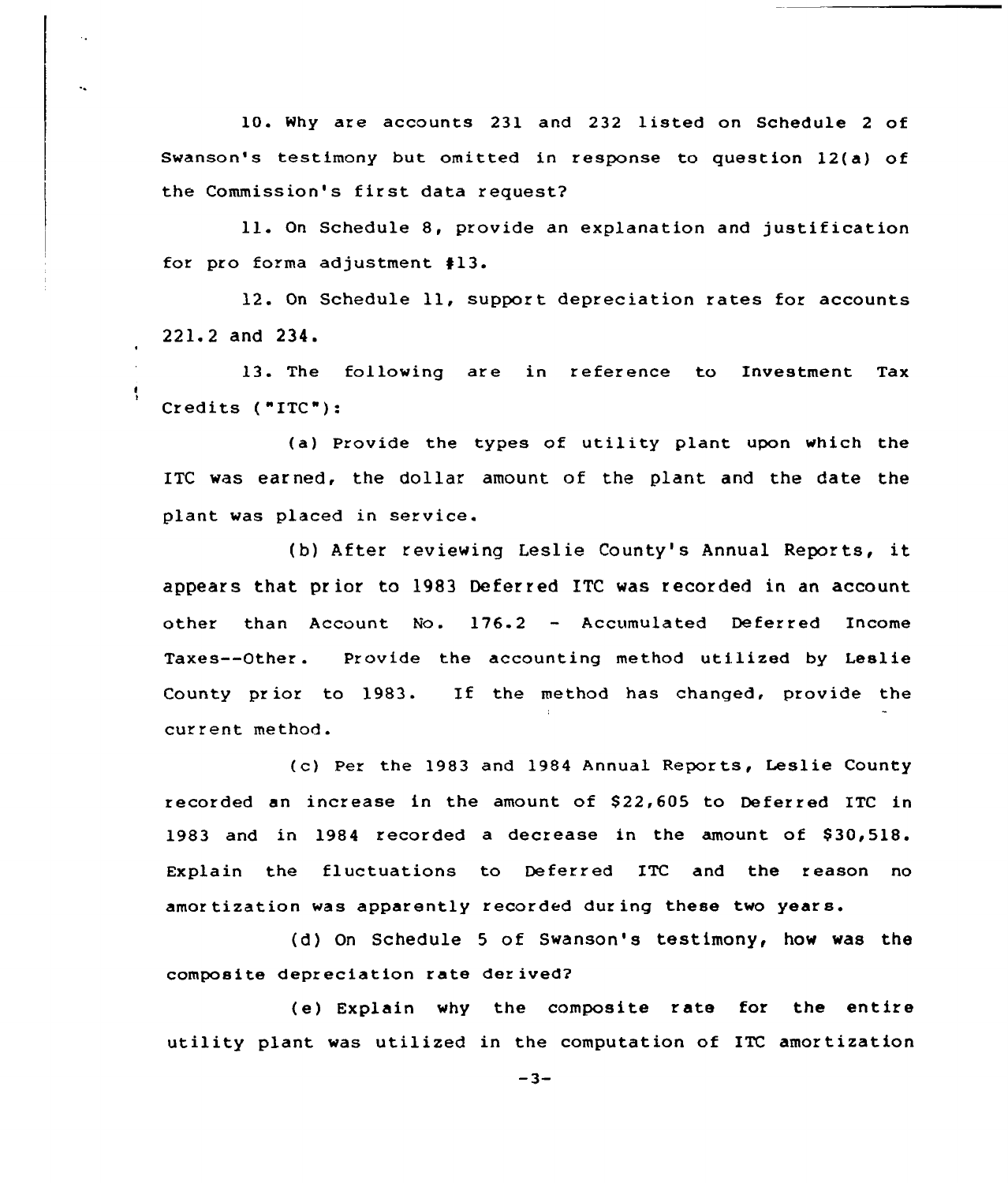(Nr. Swanson's direct testimony, Schedule 5) rather than the rates that are applicable to the plant which caused the ITC.

(f) Did Leslie County earn ITC from the present construction, if so, provide the amount, type of plant and the dated earned.

14. Provide the following tax data where applicable for the test period actual and adjusted operations: {If the information has already been provided please give reference to where it is located. )

- (a) Income taxes:
	- (1) Federal operating income taxes deferred  $-$  accelerated tax depreciation
	- (2) Federal operating income taxes deferred other ( explain)
	- (3) Federal income taxes operating
	- (4) Income Credits resulting from prior deferrals of Feder al Income taxes
	- (5) Investment tax credit net
		- (i) Investment credit realized
		- (ii) Investment credit amortized -Pre-Revenue Act of 1971
		- (iii) Investment credit amortized Revenue Act of 1971
	- (6) Provide the information in 14a (1) through 14a (3) for state income taxes.
	- (7) Reconciliation of book to taxable income as shown in Format 20a (7) and a calculation of the book Federal and State income tax expense for the test year using book taxable income as the starting point
	- (S) <sup>A</sup> copy of Federal and state income tax returns for the taxable year ended during the test year including supporting schedules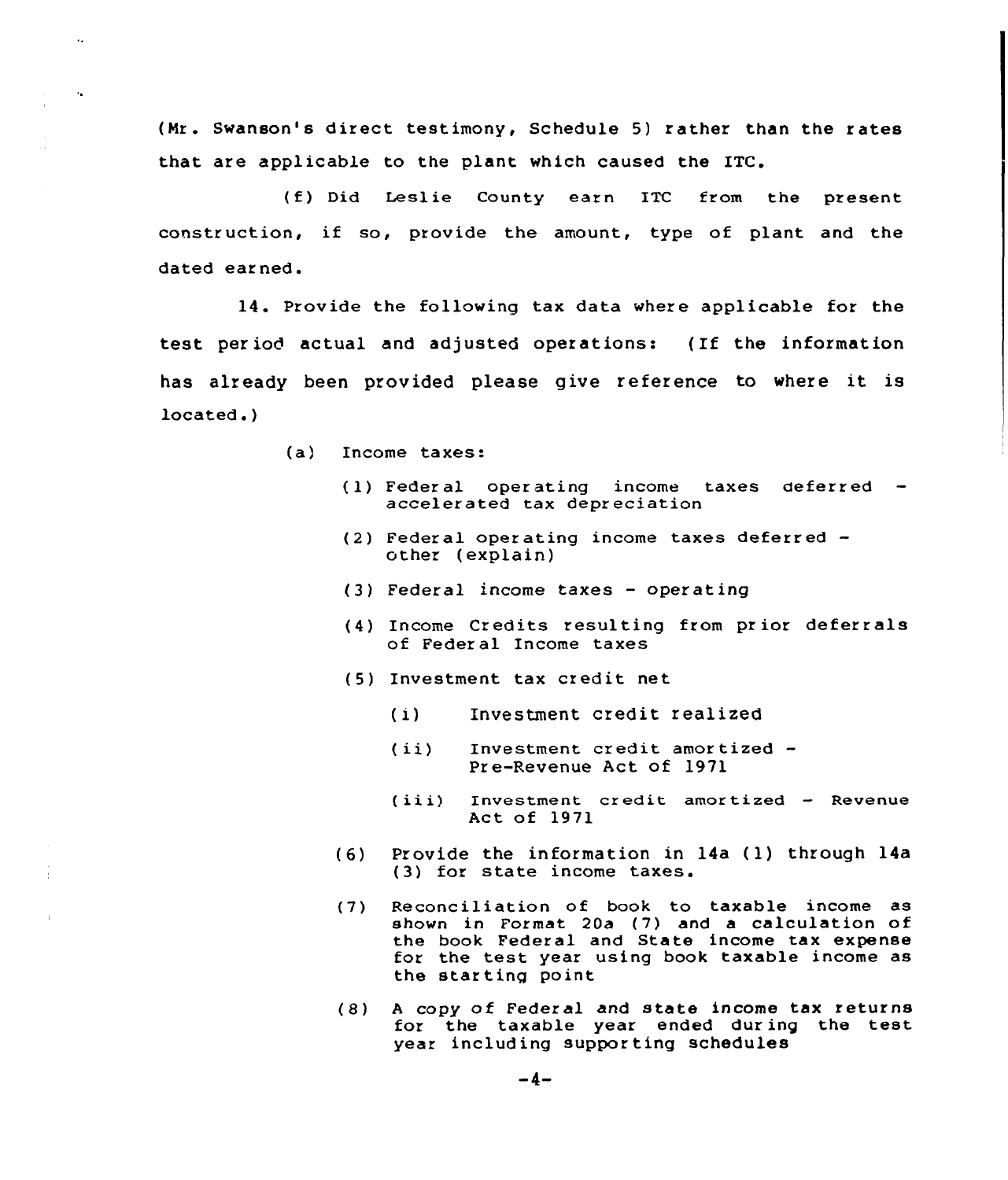(9) Schedule of franchise fees paid to cities, towns or municipalities dur ing the test year including the basis of these fees

(b) An analysis of Kentucky other oper ating taxes in the format as shown in attached Format 20b.

15. Provide full documentation for the revenue adjustment column contained in Schedule <sup>7</sup> of Nr. Swanson's direct testimony. <sup>A</sup> detailed calculation should be shown for the determination of income taxes.

16. Explain why federal tax expense is not included in the months of January <sup>1985</sup> through August 1985. ( Schedule <sup>6</sup> of Nr . Swanson's direct testimony. )

17. Provide the following information for the 1982 note from the Rural Electrification Administration ("REA") which, whe completely advanced, will be in the amount of  $$6,834,000$  at an annual interest rate of 5%:

(a) The date and amount of each advancement.

(b) The total amount advanced at the end of the test per iod.

18. Schedule <sup>13</sup> of Nr . Swanson's testimony is <sup>a</sup> listing of outstanding note balances as of the end of the test period. Provide that same information for each note separately.

19. In his direct testimony, answer 19, Nr. Roark stated that a TIER of 1.7 was relied upon in the calculation of proposed earnings because it would compensate for the increase in interest which would occur when the entire 1982 REA loan is advanced. Schedule 13 of Nr. Swanson's testimony appears to have utilized both the TIER of 1.7 and the entire amount of the 1982 REA loan.

 $-5-$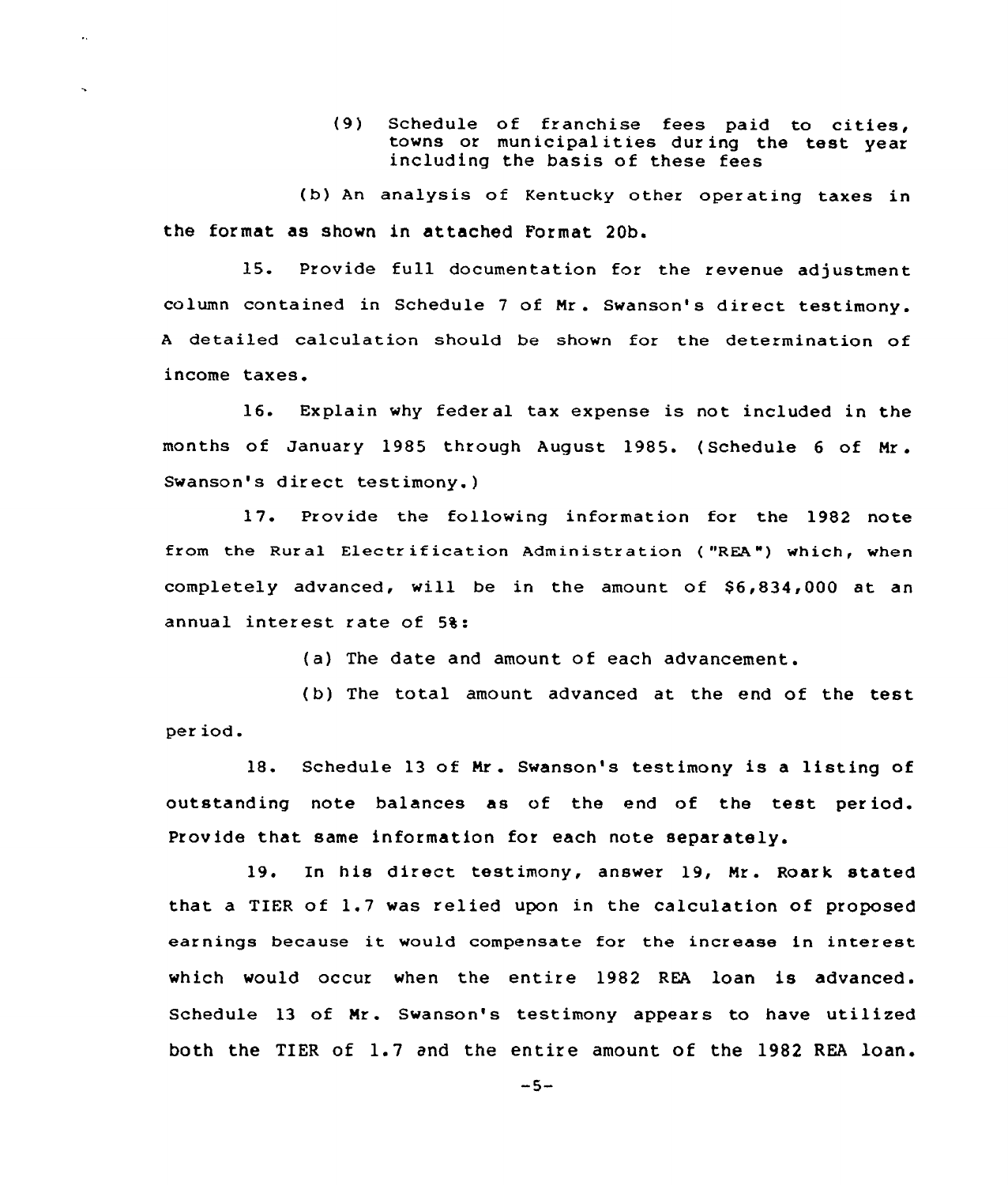Provide an explanation of the apparent conflict between the two testimonies.

20. The following are in reference to the detariffing of embedded C.P.E. (Administrative Case No. 269):

(a) When does Leslie County plan to implement its detariffing of C.P.E?

(b) Provide the allocation methodology used in determining the expenses associated with embedded CPE.

(c) Have all expenses and revenues associated with embedded CPE been removed from operating sections of Leslie County's financial statement? If not, provide the appropriate pro forma adjustments necessary to eliminate these items.

(d) Does Leslie County propose any pro forma adjustments to remove utility plant, accumulated depreciation and depreciation expense from the regulated accounts to the unregulated accounts. If so, provide these adjustments. If not, provide an explanation.

(e} Does Leslie County concur that <sup>a</sup> portion of its loans were obtained in connection with embedded CPE and that some of that debt remains on the books? If so, provide the amount of the loan(s) with associated interest, if not then provide an explanation.

21. Provide justification for the allocation methodology utilized in adjustment No. l2 of Mr. Swanson's direct testimony? (the allocation of expenses associated with deregulated lease revenues)

 $-6-$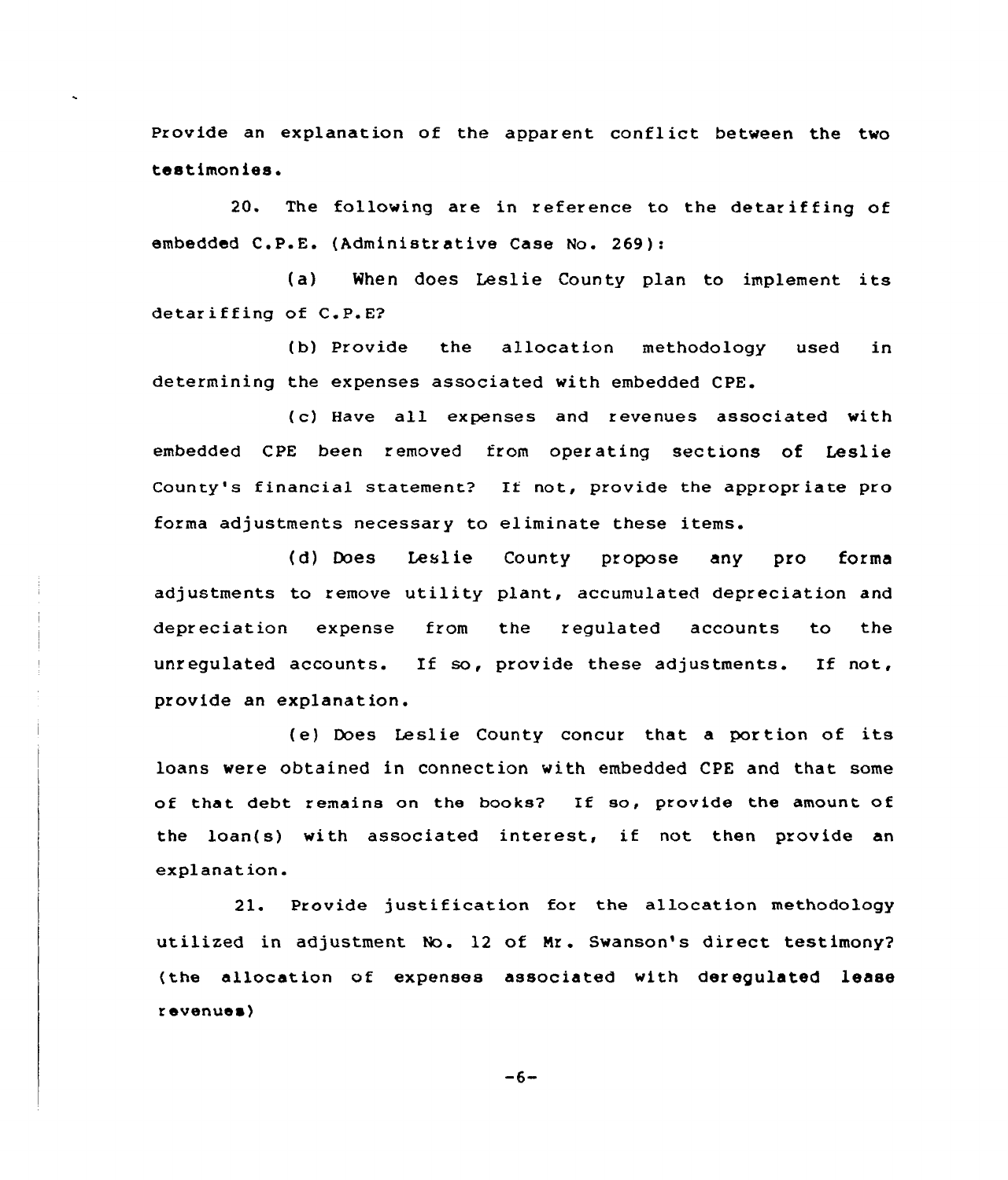22. Provide detailed estimation for rate case expenses (Schedule 26, Swanson direct testimony) in the amount of \$77,000.

23. Provide detailed estimation of why Leslie County has estimated a 2-year amortization period for rate case expense.

24. The following are in reference to Leslie County's test. period maintenance expense:

(a) Explain why adjustments tc maintenance are based on a  $5 - year$  average, while adjustments to right-of-way expenses are based on a 3.667-year average (Swanson's testimony, Schedule 18 and 27). Why were <sup>4</sup> months of 1984 counted twice in maintenance average?

(b) Explain why maintenance expenses increased drastically in 1984 and 1985. circumstances? Were there any unusual

(c) Explain why 1983 right of-way expense was significantly higher than surrounding years. Were there any unusual circumstances? Should any part of this expense have been included in plant accounts? Why was there no right-of-way expense in 1981? Why was 1981 not included in the average?

(d) In calculating normalized <sup>r</sup> ight-of-way clear ing (Schedule 17, Swanson's direct testimony) and maintenance expense ;Schedule 27, Swanson's direct testimony) Leslie County utilized differing averages; however, both consisted entirely of the period of construction. Does Leslie County concur that both expenses may have been overstated during the period of recent construction? If nqt provide an explanation.

 $-7-$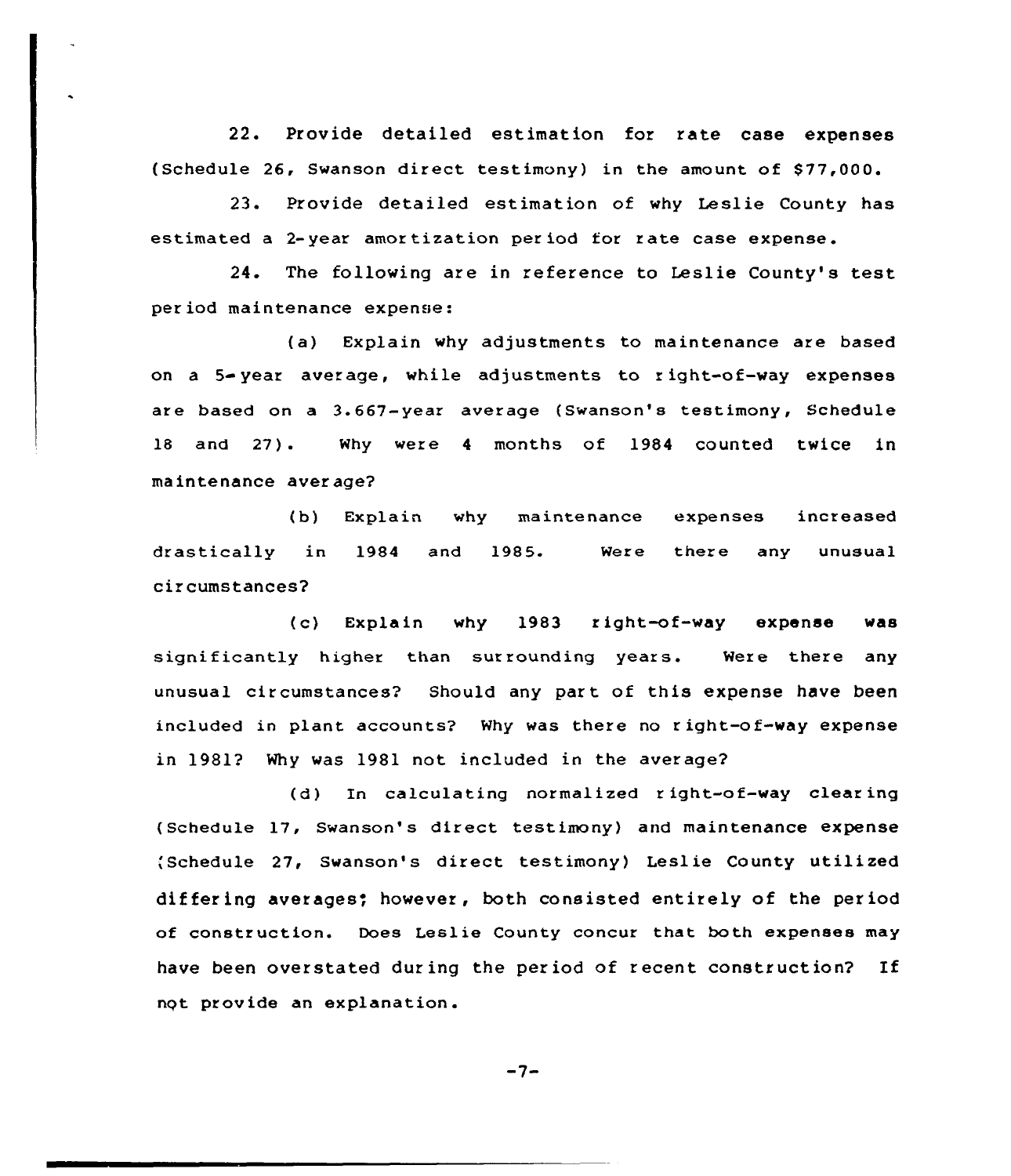(e) Explain why Leslie County is of the opinion that the normalized level of r ight-of-way clear ing and maintenance expense is as developed in its test imony.

(f) Would Leslie County concur that to obtain normalized right-of-way clear ing and maintenance expense that years prior to the construction period should be included in the aver age? If so, provide <sup>a</sup> recalculation of the pro forma adjustment. If not explain.

25. Provide documentation to support proposed CWIP in the amount of 950,000 (Schedule 16, Mr. Swanson's direct testimony).

26. The following are in reference to the capitalization of non-recurring payroll expenses:

(a) Mr. Roark stated in his direct testimony, answer No. 24, that \$74,353 of payroll expense was for part-time employees and that 833,809 of these wages constitutes a normal yearly occurrence. Provide documentation for this estimate.

(b) Mr. Roark further stated in answer No. 24 that test period wage expense would be reduced by \$40,544; however, Mr. Swanson in his direct testimony Schedule <sup>28</sup> fur ther reduced this amount by 15 percent and the associated EICA and Unemployment taxes by the same percentage. Provide an explanation for this conflict and the correct amount. Also provide documentation supporting the 15 percent of wages capitalized.

27. After reviewing the breakdowns contained in Item Nos.  $2, 7$  and 10 test period operating expenses contains \$9,030 of rate case expense. Is this amount the actual expenditure or is it representative of expense which was amortized.

 $-8-$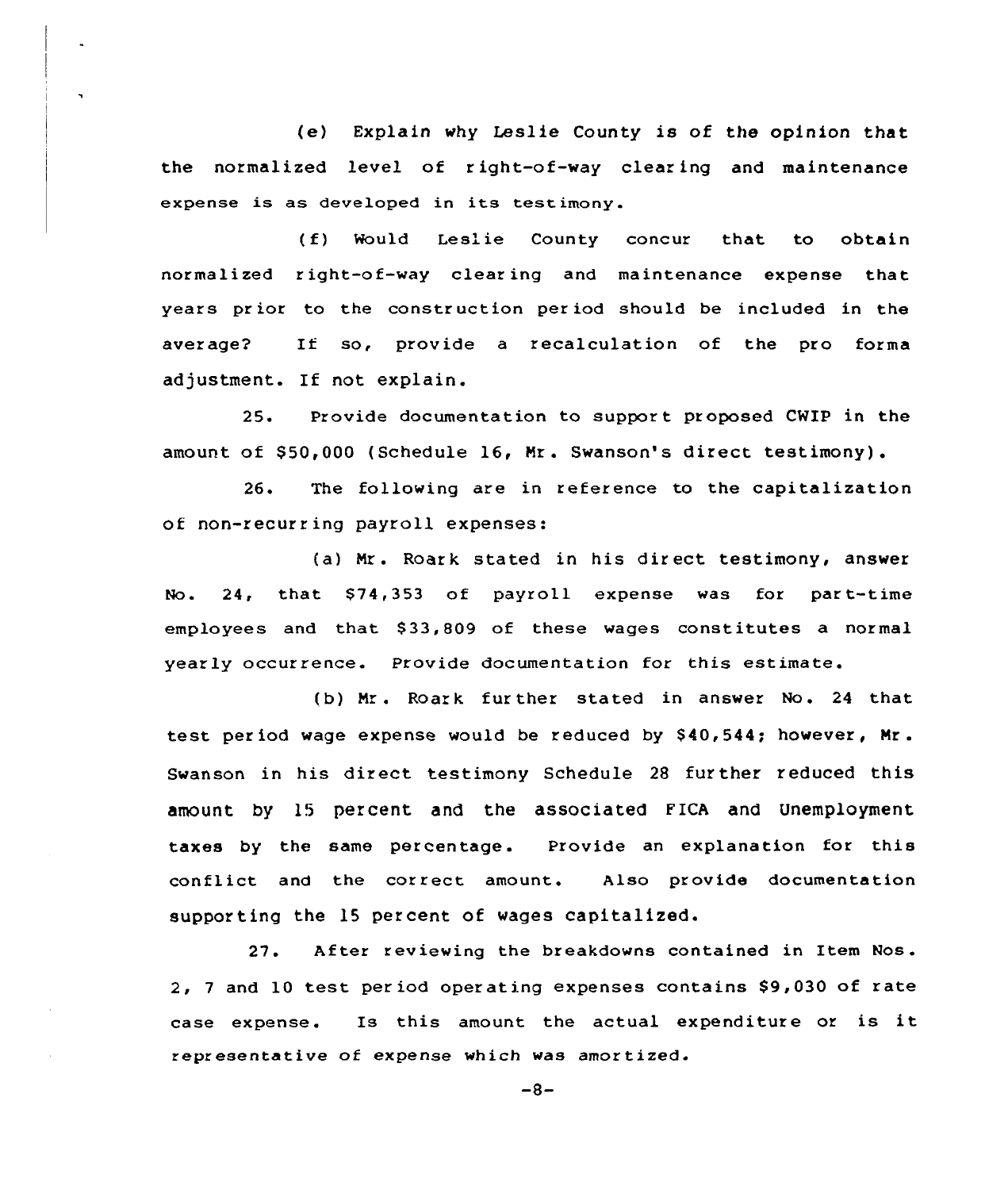Provide a detailed breakdown of the costs of sending  $28.$ the employees to the national convention.

Done at Frankfort, Kentucky, this 6th day of February, 1986.

PUBLIC SERVICE COMMISSION

Richard D. Nemang

ATTEST:

Secretary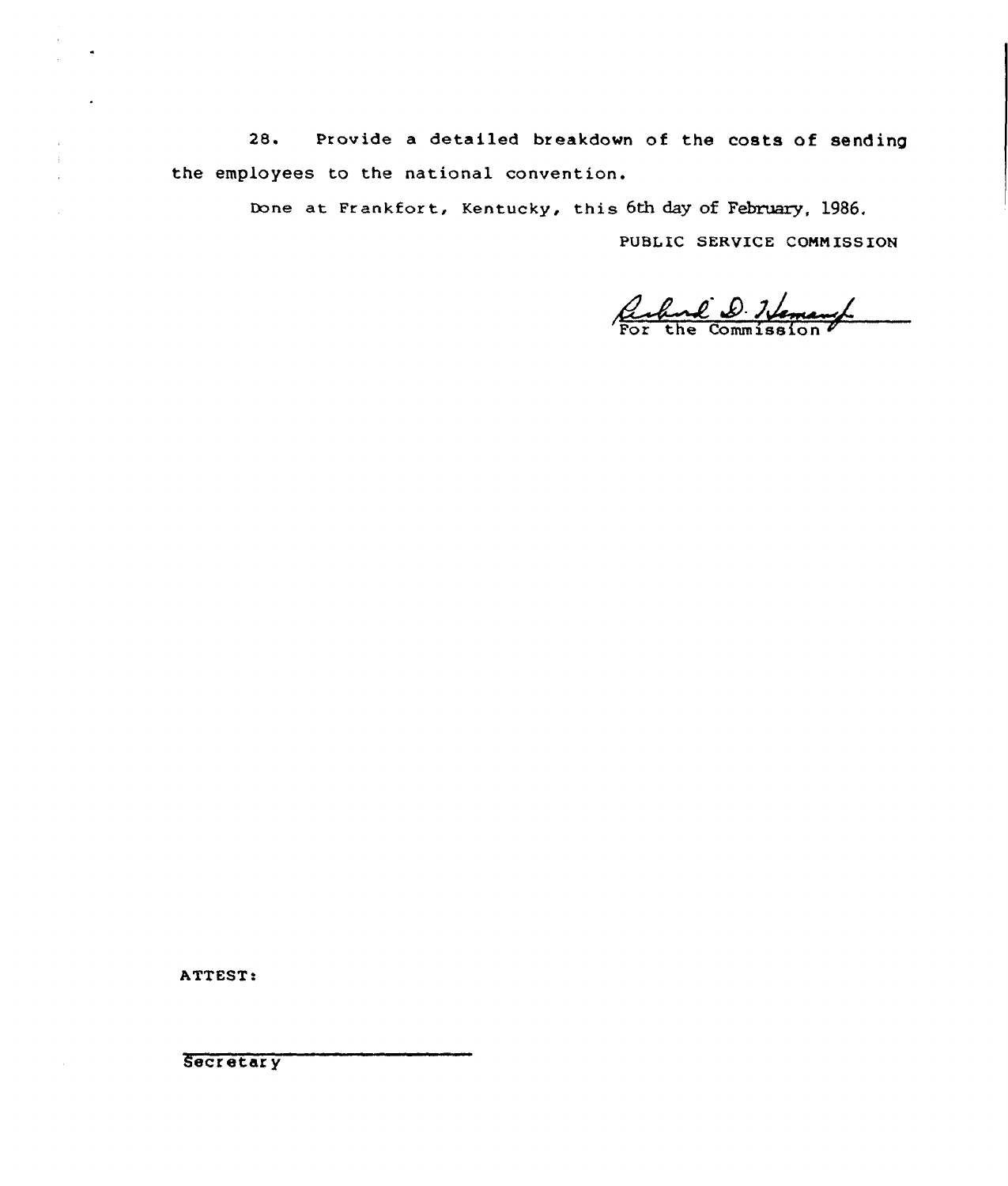| ţ |        |
|---|--------|
|   | Ę<br>٠ |
| ι |        |

## RECONLITED TOW OF BOOK NET INCOME AND FEDERAL TAXABLE INCOHERATION Leslie County Telephone Company Commonwealth of Kentucky 12 Months Ended Case No. 9430

|               | $\overline{\xi}$                  |  |
|---------------|-----------------------------------|--|
| $\frac{1}{2}$ |                                   |  |
|               | $\frac{1}{\tan \theta}$           |  |
|               | Total<br>Company<br>Mor-operating |  |
|               | $\frac{1}{\sqrt{2}}$              |  |
| Ф             |                                   |  |
|               | <b>Jurisdiction</b>               |  |

- Net income per books
- ب بہ ب<br>پان Add income taxes:
	- $\mathbf{r}$ Federal income tax-Current
- ဗ္ Federal income tax deferred-
- ِس<br>•  $\Omega$ Federal income tax deferred-Depreciation
- Other
- $\ddot{ }$ ن نه<br>ن Investment tax credit adjustment
- **Federal** income taxes charged
- $\frac{8}{1}$ J, State income taxes to other income and deductions
- င္ State income taxes charged to other income and deductions
- **10.** Total
- Flow through items:
- Add (itemize)
- $114.$ Deduct (itemize)
- Book taxable income
- $14.1$ Differences between book taxable income
- and taxable income per tax return:
- 16. Add (itemize)
- 17. Deduct (itemize)
- 18. Taxable income per return
- NOTE: Provide a calculation of the amount shown on Lines 3 through 7 above.
- $\frac{1}{3}$ Provide work papers supporting each calculation including the depreciation schedules for straight-line<br>tax and accelerated tax depreciation.<br>Provide a schedule setting forth the basis of allocation of each item of revenue
- $\overline{(\overline{z})}$

above.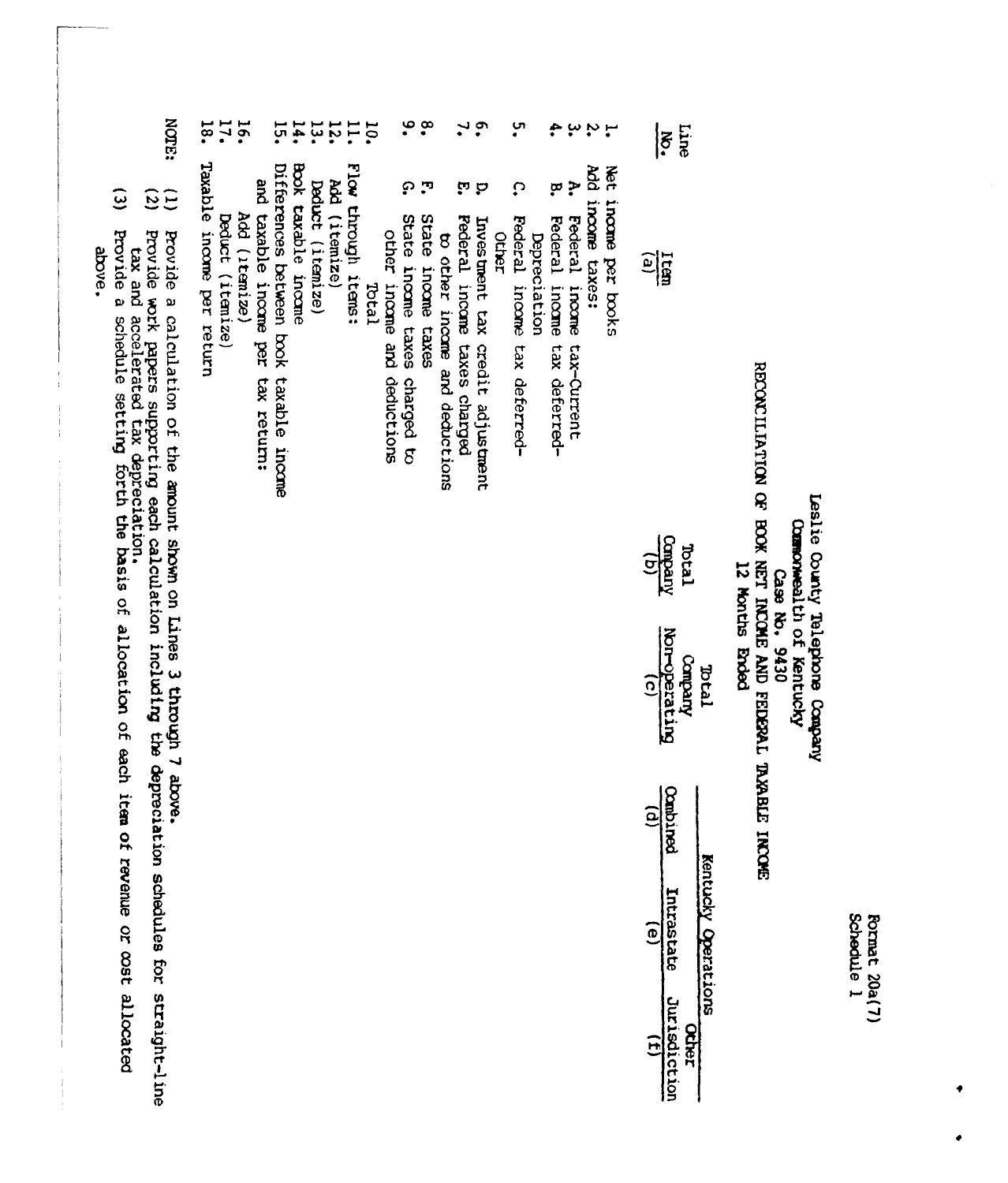|                           |                    | Leslie County Telephone Company                                  |                                         |                        |                                                                                                                                                                                 | Schedule <sub>2</sub><br>Format 20a(7) |                              |                       |
|---------------------------|--------------------|------------------------------------------------------------------|-----------------------------------------|------------------------|---------------------------------------------------------------------------------------------------------------------------------------------------------------------------------|----------------------------------------|------------------------------|-----------------------|
|                           |                    |                                                                  |                                         |                        | STREAM SLEW ON MOON LINCOME PUD SLEEP LEASER<br>Commonwealth of Kentucky<br>12 Months Bried<br>Case No. 9430                                                                    | <b>TKCME</b>                           |                              |                       |
|                           |                    |                                                                  |                                         |                        | Iabd                                                                                                                                                                            |                                        | Kentucky Operations          |                       |
| Line<br>$\overline{6}$    |                    |                                                                  |                                         | Company<br>Teran       | <b>Primate and Primate</b><br><b><i>Kuedwo</i></b>                                                                                                                              | Combii<br><b>Ded</b>                   | Intrastate                   | Jurisdiction<br>ocher |
|                           |                    | $\frac{1}{2}$                                                    |                                         | $\widehat{\mathbf{e}}$ | $\widehat{c}$                                                                                                                                                                   | $\widetilde{e}$                        | $\widehat{e}$                | $\widehat{E}$         |
|                           | <b>Met</b>         | income per books                                                 |                                         |                        |                                                                                                                                                                                 |                                        |                              |                       |
| r.                        | Ř                  | income taxes:                                                    |                                         |                        |                                                                                                                                                                                 |                                        |                              |                       |
| ÷.<br>یا                  | À.<br>ä            | Federal income tax-Ourrent<br>Pederal income                     | tax deferred-                           |                        |                                                                                                                                                                                 |                                        |                              |                       |
|                           |                    | Depreciation                                                     |                                         |                        |                                                                                                                                                                                 |                                        |                              |                       |
| ့က                        | ္                  | Federal income tax deferred-<br>Other                            |                                         |                        |                                                                                                                                                                                 |                                        |                              |                       |
| ໍ້.                       | ά.                 | Federal income taxes charged<br>Investment tax credit adjustment |                                         |                        |                                                                                                                                                                                 |                                        |                              |                       |
|                           |                    |                                                                  | to other income and deductions          |                        |                                                                                                                                                                                 |                                        |                              |                       |
| $\overset{\infty}{\cdot}$ | ŗ,                 | State<br>income taxes                                            |                                         |                        |                                                                                                                                                                                 |                                        |                              |                       |
|                           | ္                  | State                                                            | income taxes charged to                 |                        |                                                                                                                                                                                 |                                        |                              |                       |
|                           |                    | other income and deductions<br><b>Teral</b>                      |                                         |                        |                                                                                                                                                                                 |                                        |                              |                       |
| 10.<br>11.                |                    | Flow through items:                                              |                                         |                        |                                                                                                                                                                                 |                                        |                              |                       |
| 13.                       |                    | Add (itemize)                                                    |                                         |                        |                                                                                                                                                                                 |                                        |                              |                       |
|                           |                    | Deduct (itemize)                                                 |                                         |                        |                                                                                                                                                                                 |                                        |                              |                       |
| ìŚ.<br>14.                |                    | Book taxable income                                              | Differences between book taxable income |                        |                                                                                                                                                                                 |                                        |                              |                       |
|                           |                    | and taxable income per                                           | tax return;                             |                        |                                                                                                                                                                                 |                                        |                              |                       |
| 16.                       |                    | Add (itemize)                                                    |                                         |                        |                                                                                                                                                                                 |                                        |                              |                       |
| 17.                       |                    | Deduct (itemize)                                                 |                                         |                        |                                                                                                                                                                                 |                                        |                              |                       |
| 18.                       |                    | Taxable income per return                                        |                                         |                        |                                                                                                                                                                                 |                                        |                              |                       |
| <b>NOME:</b>              | ξČ                 |                                                                  |                                         |                        | Provide a calculation of the amount shown on Lines 8 through 9 above.<br>Provide work papers supporting each calculation including the depreciation schedules for straight-line |                                        |                              |                       |
|                           | $\widehat{\omega}$ |                                                                  | tax and accelerated tax depreciation.   |                        | Provide a schedule setting forth the basis of allocation of each item                                                                                                           |                                        | of revenue or cost allocated |                       |
| above.                    |                    |                                                                  |                                         |                        |                                                                                                                                                                                 |                                        |                              |                       |

 $\bullet$